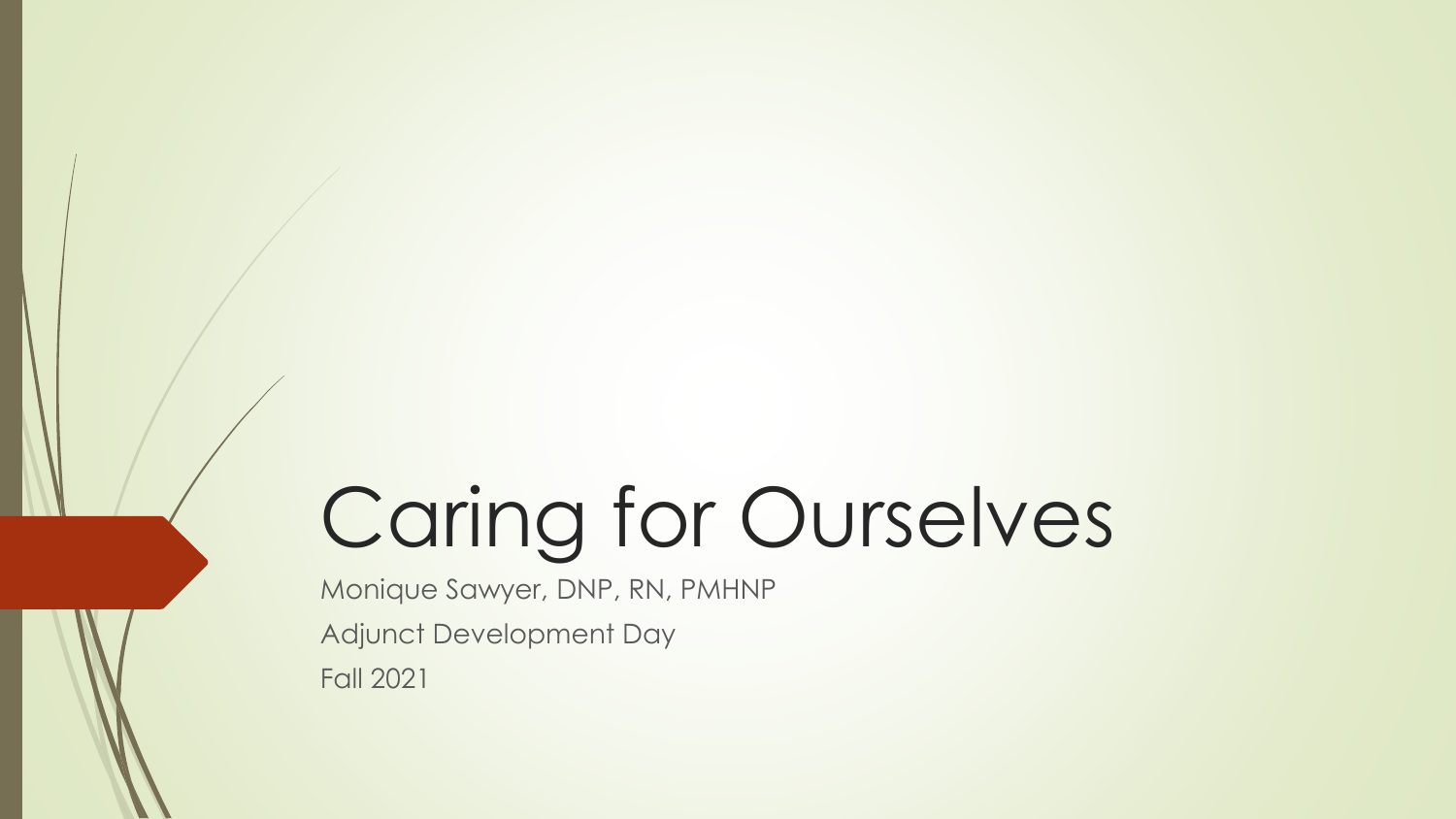# Let's reflect on how this pandemic has affected *us*.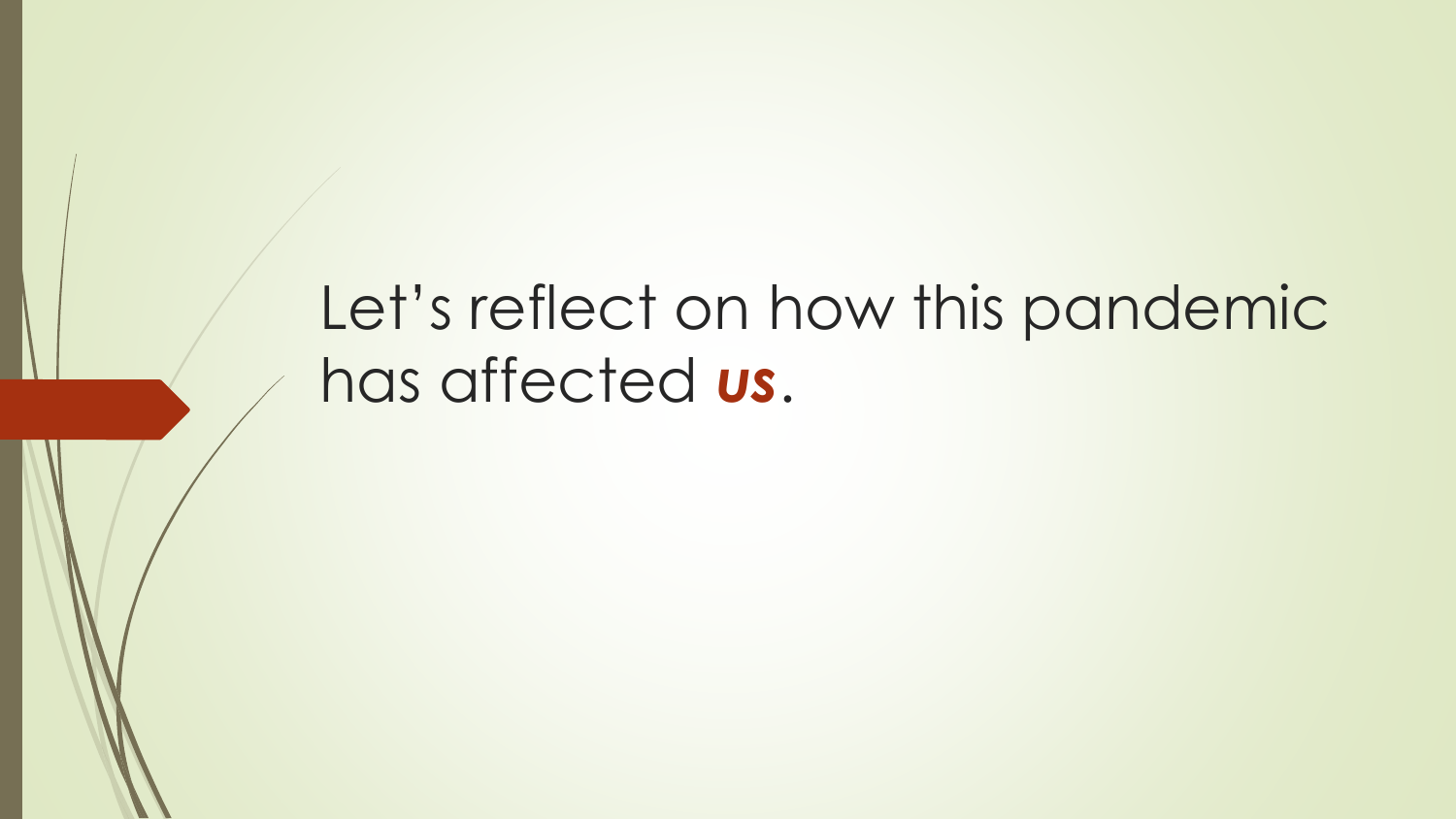### Coping through T/trauma

#### **Resilience**

- The ability to bounce back from challenges using internal resources and external supports
- Keeps people from experiencing the most damaging effects of trauma

#### **Post-traumatic growth**

- Occurs after the most damaging effects of trauma and depicts major transformations in the following areas:
	- Appreciation of life
	- Relationships with others
	- New possibilities in life
	- Personal strength
	- **Spiritual change**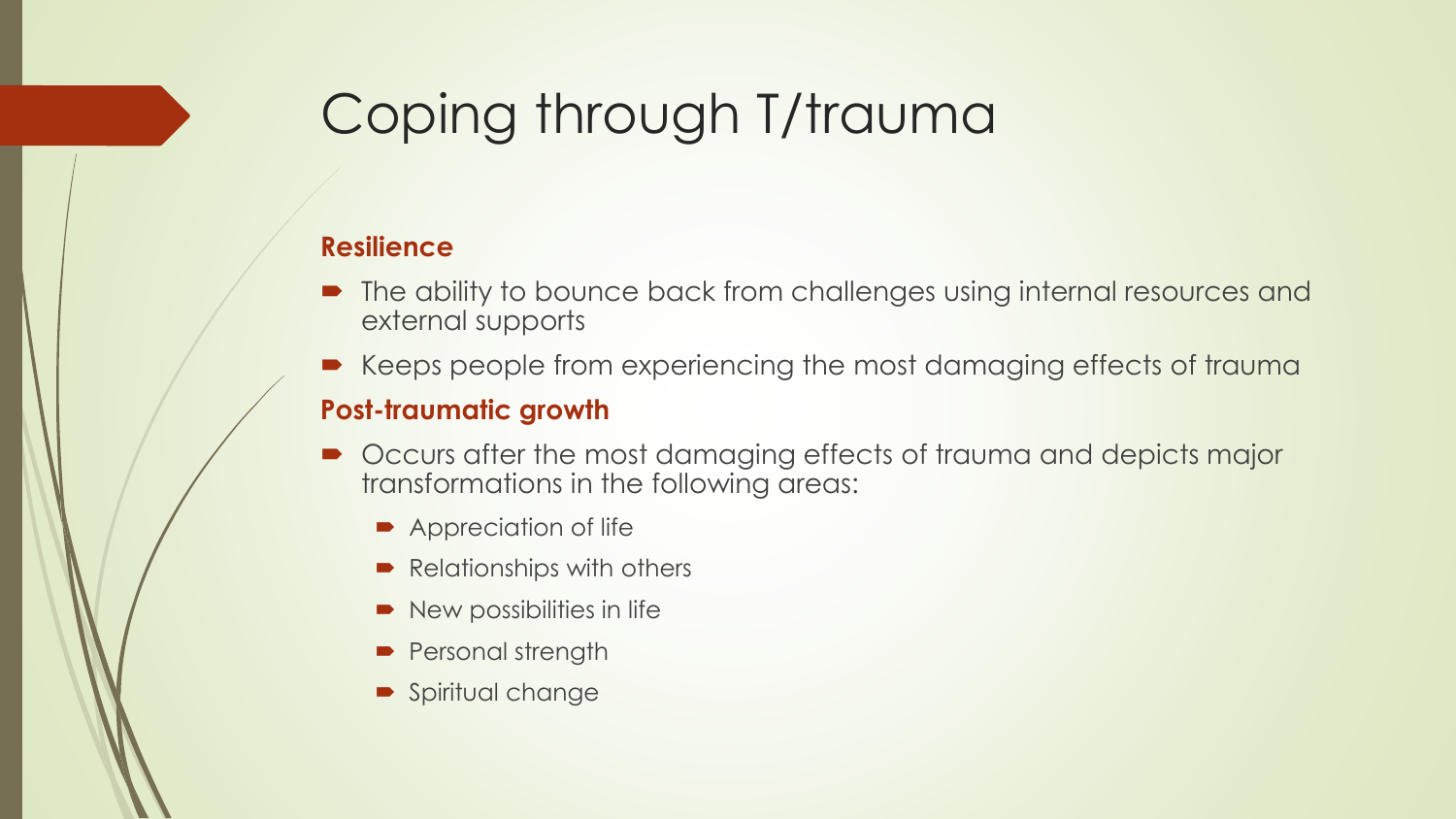### Self-Compassion & Self-Care

What comes to mind?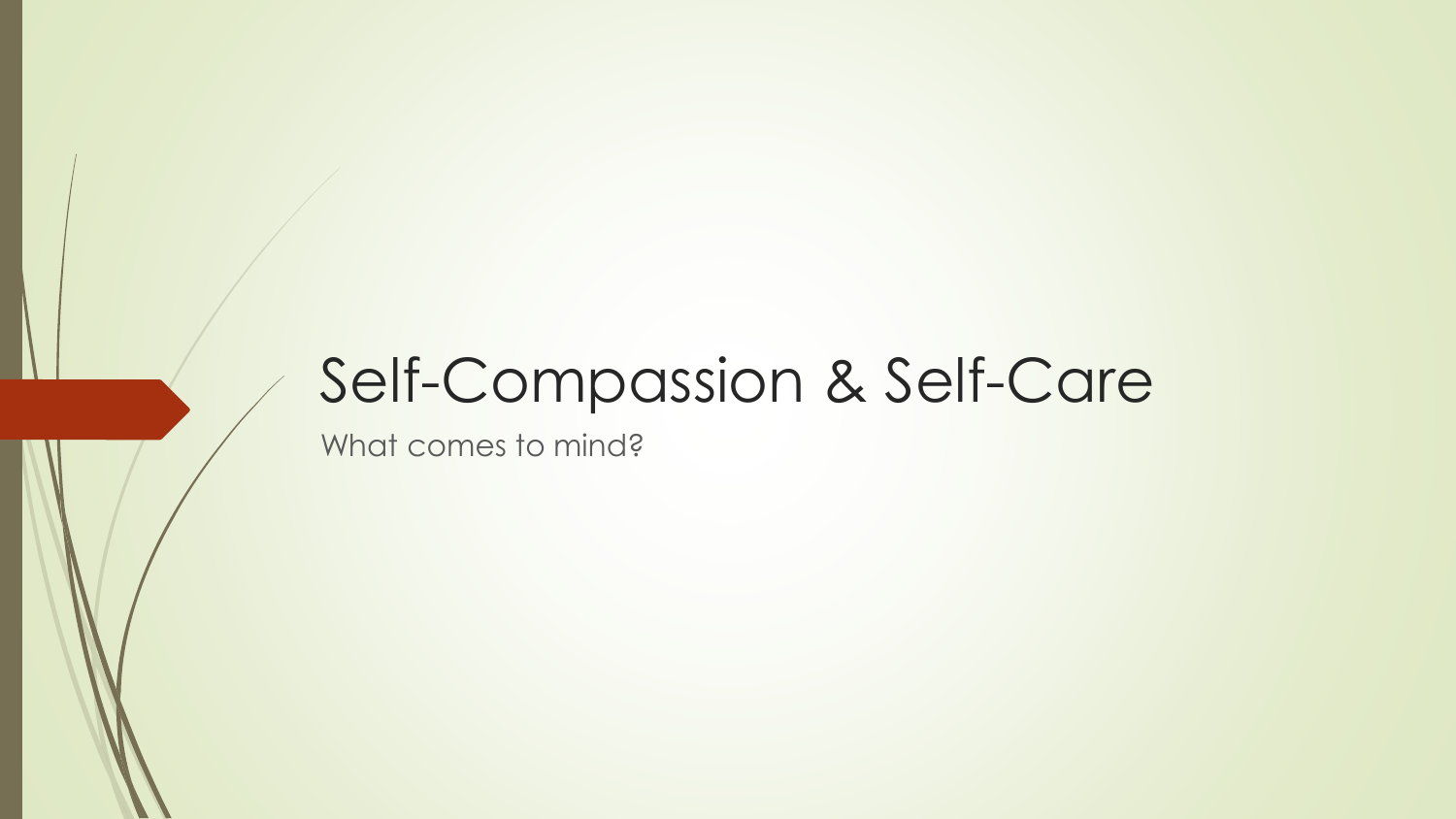### *Self-Compassion* = treating yourself as you would treat a loved one

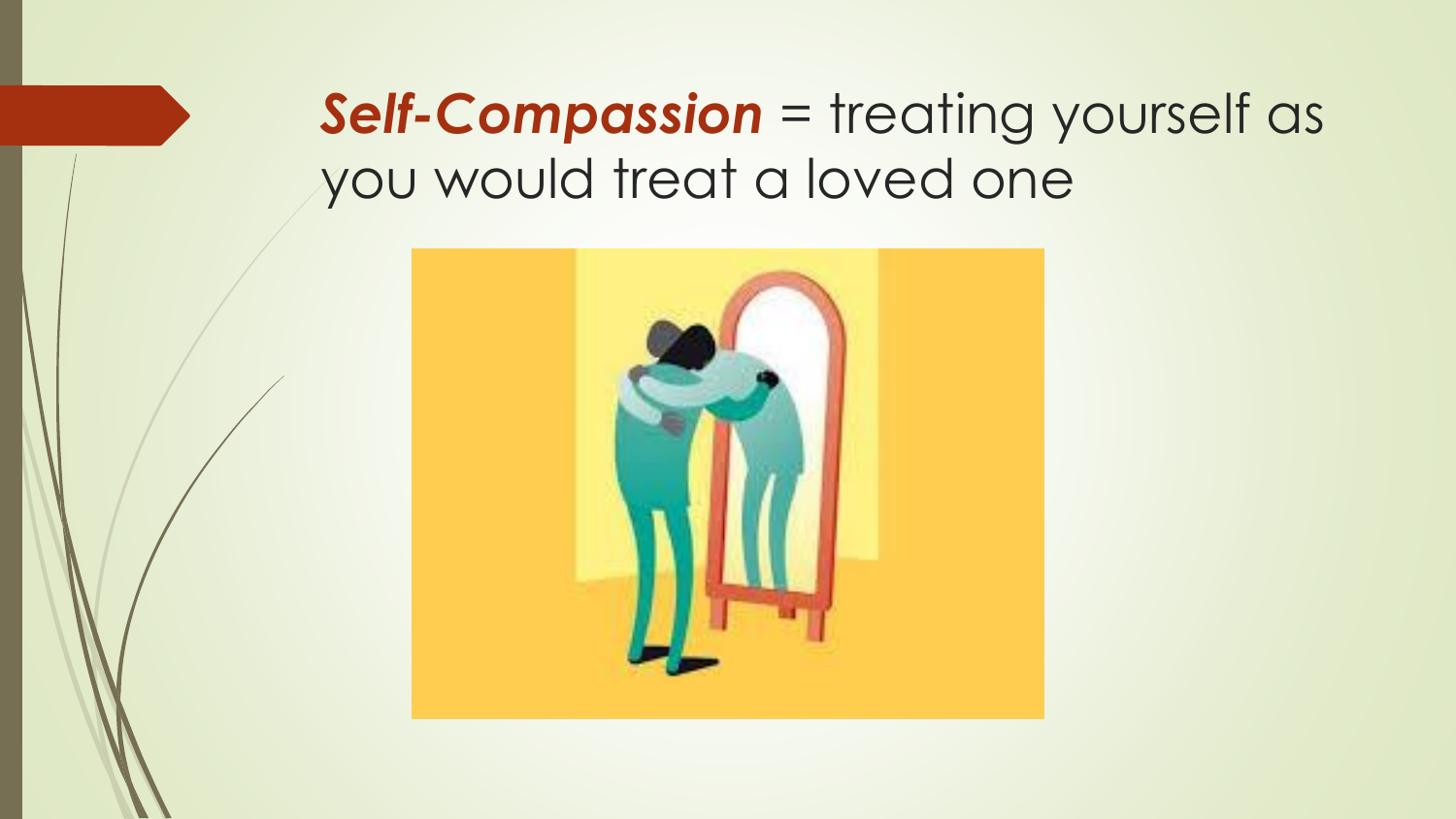### Self-Compassion

#### **Mindfulness**

- **Be still**
- **Feel your feelings**
- Find balance between negative rumination & unrealistic positivity

#### **Common humanity**

- You are not alone
- Your pain is not unique

#### **Self-kindness**

- Choose grace over berating ourselves
- Find healthy ways to self-soothe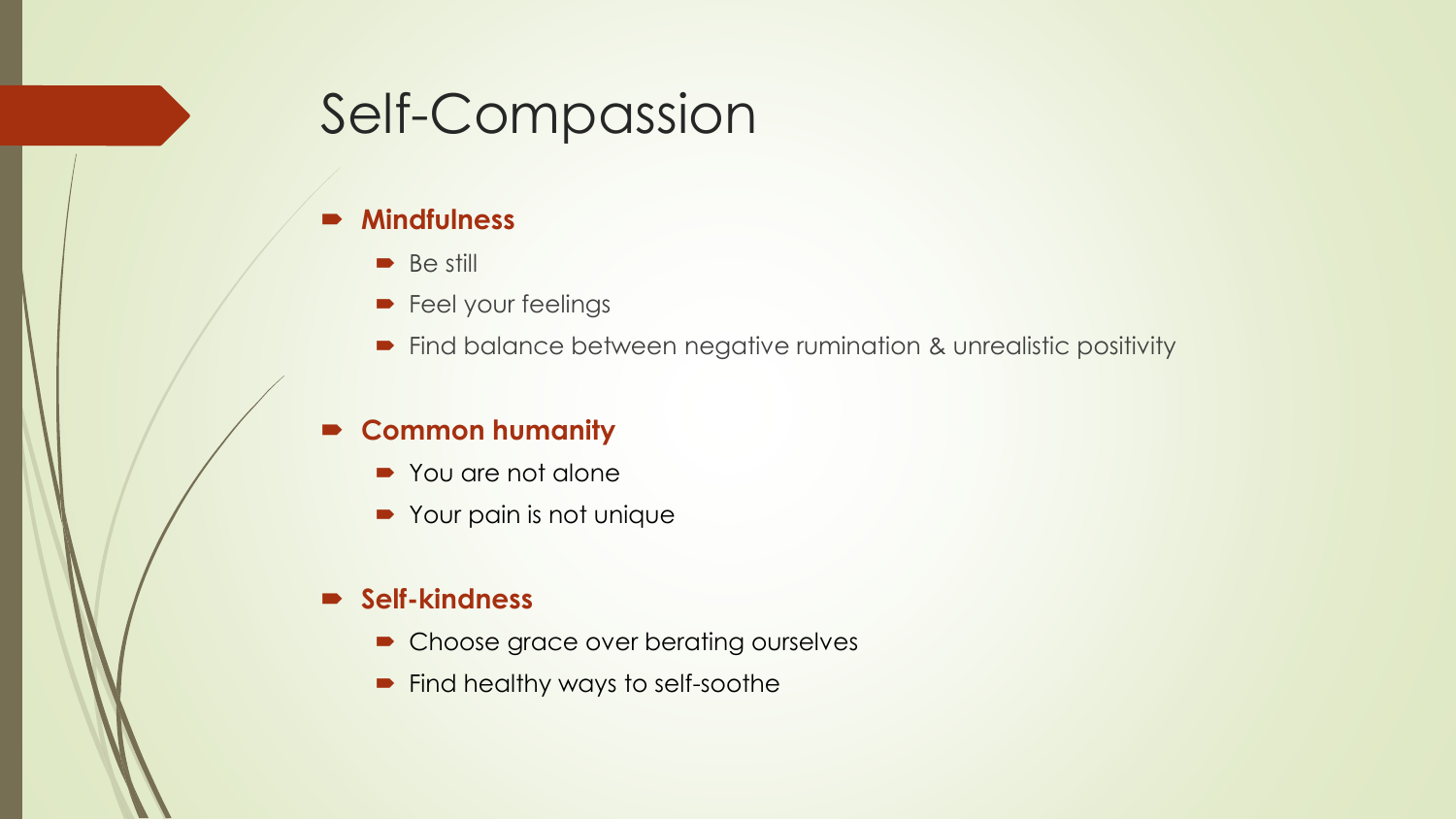# Writing Exercise

*Practicing self-compassion*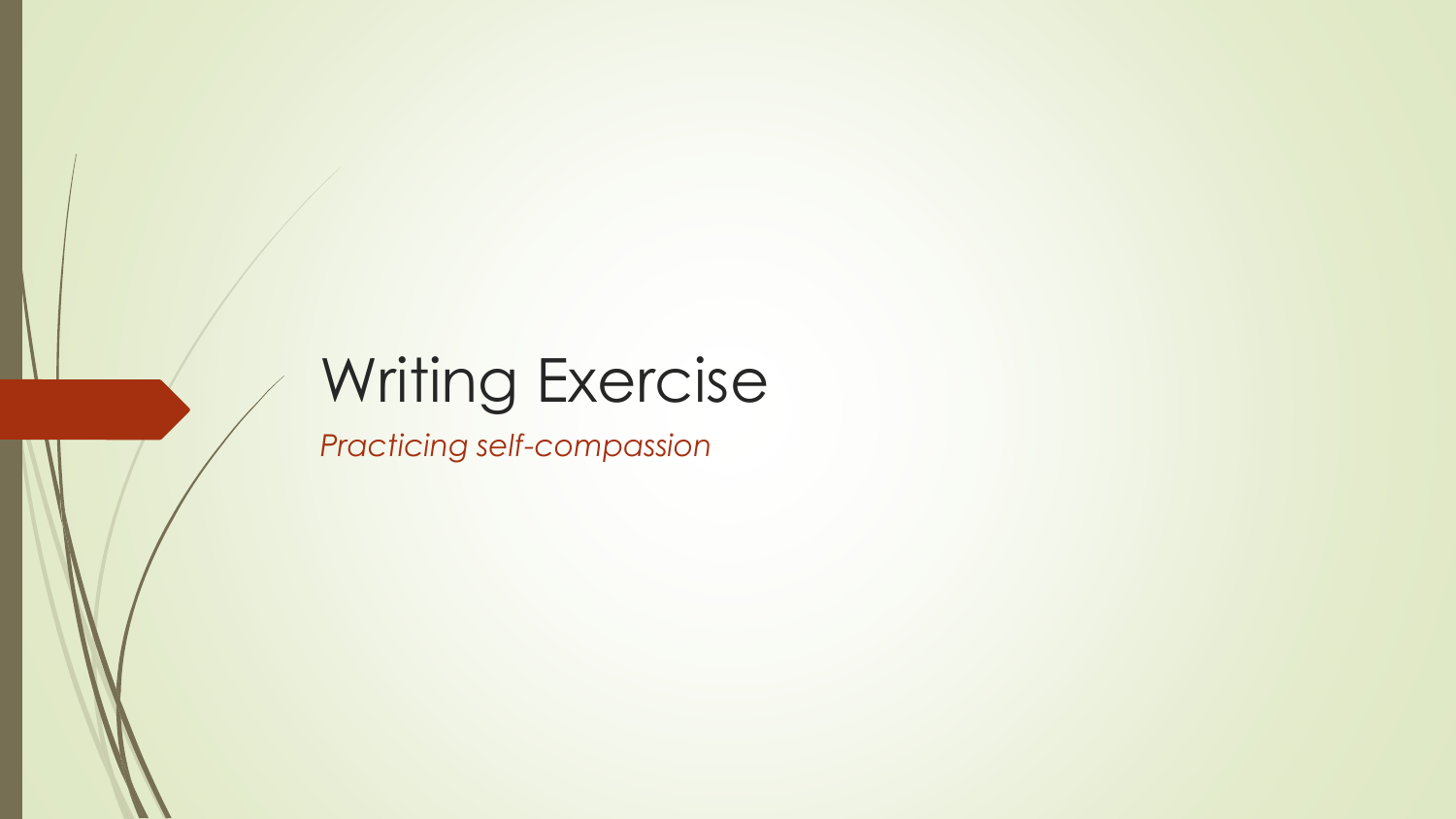### Self-Care

- What self-care is NOT:
	- **ndulgent**
	- $\blacktriangleright$  Selfish
	- Self-soothing
	- Only for those with lots of time or money
- "Do you not know that your bodies are temples of the Holy Spirit, who is in *you, whom you have received from God? You are not your own…"* (1 Cor. 6:19)
- Small but powerful investments into your holistic health  $\rightarrow$  pours out onto others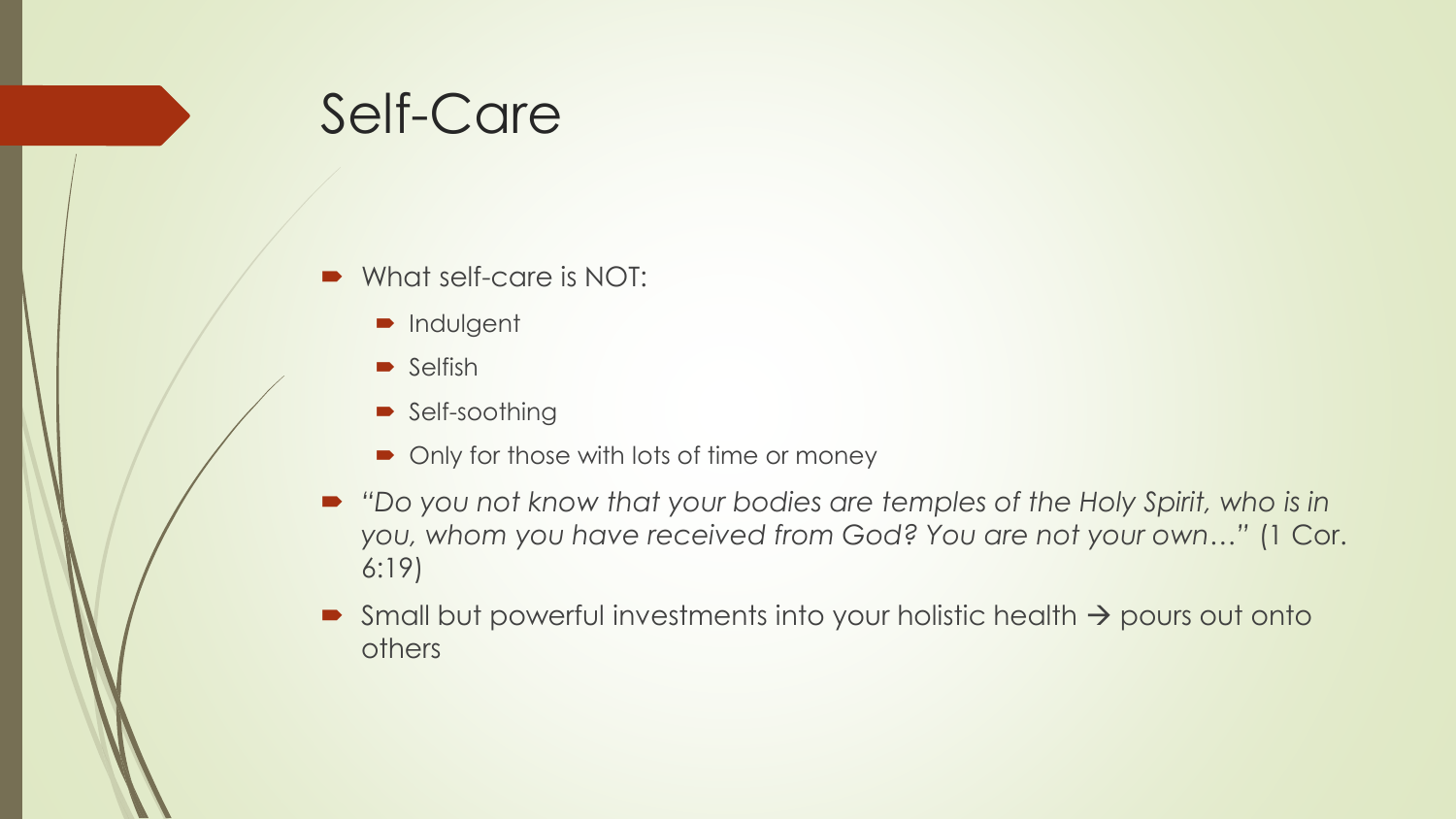# Self-Care Bingo